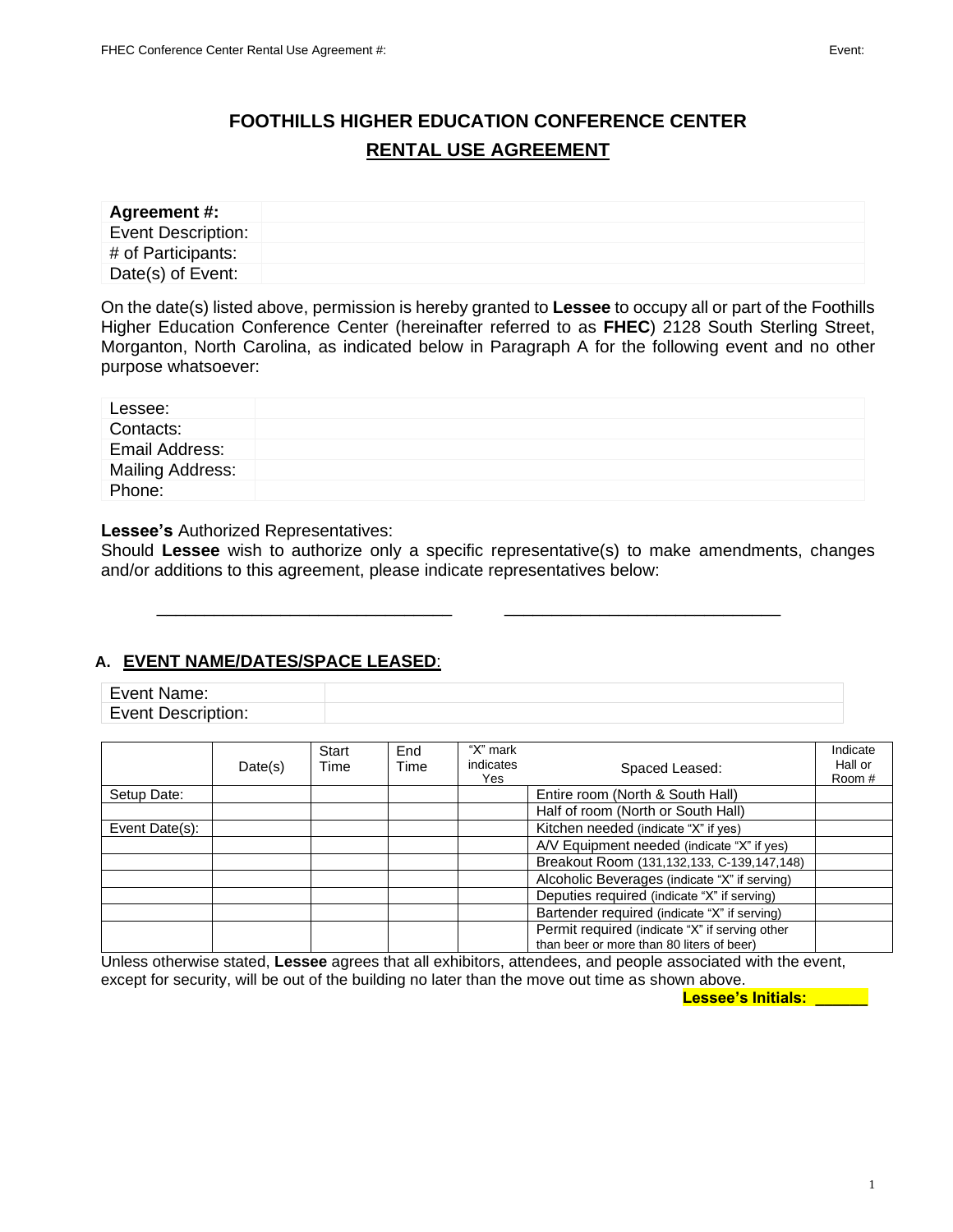| "X"                     | <b>FEES</b>                | <b>Description of Fees</b>                                                                                                                                                                                                                     |
|-------------------------|----------------------------|------------------------------------------------------------------------------------------------------------------------------------------------------------------------------------------------------------------------------------------------|
|                         |                            | $\frac{1}{2}$ Room (North Hall or South Hall) – Room capacity 350 - \$700.00 per day                                                                                                                                                           |
|                         | \$700.00                   | NOTE: *Usage of the other Hall partitioned off is NOT permitted during event!!                                                                                                                                                                 |
|                         | \$1,400.00                 | Entire Room (North & South Halls) - Room capacity 700 - \$1400.00 per day                                                                                                                                                                      |
|                         | \$25.00                    | (out of county residents add \$25) - \$25.00 per day                                                                                                                                                                                           |
|                         | \$300.00                   | Kitchen leased (only used for warming, refrigeration, or sorting foods. NO COOKING!)<br>\$300.00 per day                                                                                                                                       |
|                         | \$125.00                   | Small "break out" rooms - Three (3) rooms - \$125.00 per room, per day- Capacity (40)                                                                                                                                                          |
|                         | \$175.00                   | Large "break out" rooms - Two (2) rooms - \$175.00 per room, per day - Capacity (60)                                                                                                                                                           |
|                         | \$200.00                   | C-139 (Small room in Conference Center A/V equipped) - \$200.00 per day                                                                                                                                                                        |
|                         | \$250.00                   | Fee for privilege of serving alcoholic beverages (rules & regulations apply)<br><b>BOTH THE NORTH AND SOUTH HALLS MUST BE RENTED IF SERVING ALCOHOLIC</b><br><b>BEVERAGES</b>                                                                  |
|                         |                            |                                                                                                                                                                                                                                                |
|                         | <b>Total Rental</b>        |                                                                                                                                                                                                                                                |
| \$                      | <b>Fees</b>                |                                                                                                                                                                                                                                                |
|                         | \$700.00                   | Damage Deposit - to lease half of Conference Center                                                                                                                                                                                            |
|                         | \$1400.00                  | Damage Deposit – to lease entire Conference Center                                                                                                                                                                                             |
|                         | \$150.00                   | Damage Deposit - to lease a large breakout room only                                                                                                                                                                                           |
|                         | \$100.00                   | Damage Deposit - to lease a small breakout room only                                                                                                                                                                                           |
|                         | \$75.00                    | Damage Deposit - to lease C-139 room (A/V equipped)                                                                                                                                                                                            |
| \$                      | <b>Total</b><br>Damage Fee | Damage Deposit is reimbursed to Lessee after event if no damage occurs. Damage<br>Deposit reimbursement will be reduced by \$200 if fire alarm is set off & emergency<br>personnel are dispatched to event) Damage Deposit invoiced separately |
| $\overline{\mathbf{S}}$ | <b>TOTAL FEES</b>          | <b>RENTAL AND DAMAGE DEPOSIT FEES</b>                                                                                                                                                                                                          |

| <b>B.</b> FEES: Lessee agrees to pay for the space identified in paragraph A, above, as follows         |
|---------------------------------------------------------------------------------------------------------|
| (indicate with an "X" the fees which apply) 10% due when Event is booked and Agreement signed by Lessee |
|                                                                                                         |

**Lessee** agrees to pay 10% of gross receipts for any admissions charged or table sales. **Lessee** agrees to pay an additional \$2 per surge protector and/or drop cord requested for use in setups, etc. Also, if small rooms are used that are not part of Lease agreement, an additional charge will be imposed.

#### **C. PAYMENT TERMS:** *(Note: Burke County is unable to accept credit card transactions)*

A \$25 fee will be charged for returned checks due to non-sufficient funds.

Burke County's late payment charge of 1.5 percent per month will apply.

#### **Events scheduled six** (**6) months to one (1) year prior to event:**

- **10% non**-**refundable deposit payable to Burke County is due when event is booked in order to hold the room.** Signed Rental Use Agreement by Lessee is expected **when event is booked**.
- **Full payment** must be completed **ninety (90) days prior to event.** *(County will invoice Lessee)*
- **Damage deposit will be invoiced separately and due ninety (90) days prior to event.**  *(Damage Deposit will be reimbursed to Lessee after event if no damage occurs)*

#### **Events scheduled three (3) months to six (6) months prior to event:**

- **10% non**-**refundable deposit payable to Burke County is due when event is booked in order to hold the room.** Signed Rental Use Agreement by Lessee is expected **when event is booked**.
- **Full payment** must be completed **ten (10) business days prior to event**.
- **Damage deposit will be invoiced separately and due ten (10) business days prior to event.** *(Damage Deposit will be reimbursed to Lessee after event if no damage occurs.)*

 **Lessee's Initials: \_\_\_\_\_\_**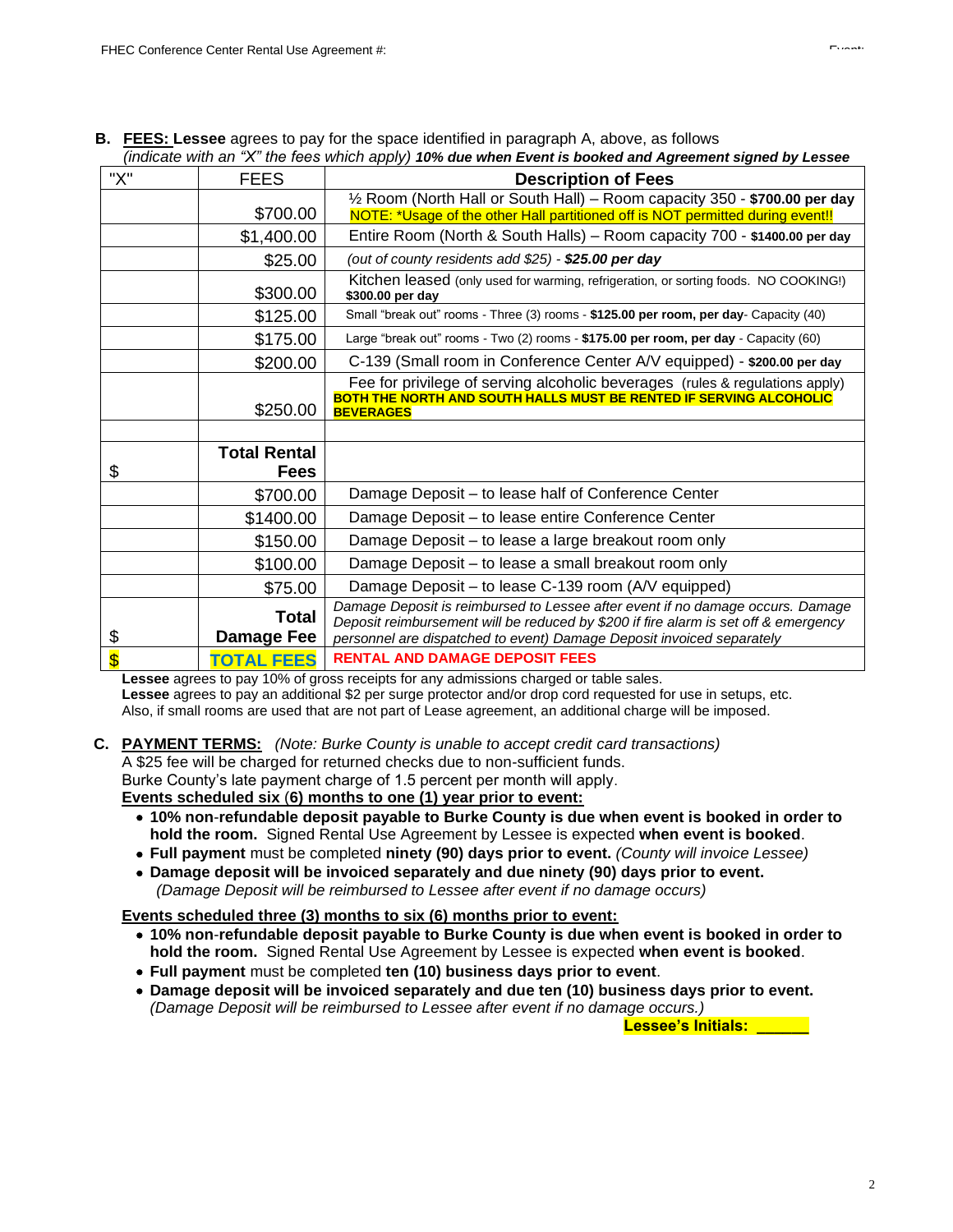**D. MISCELLANEOUS: Burke County** will only be responsible for setup and teardown of County-owned tables, chairs and equipment. If the Lessee rents additional tables, chairs and equipment from other companies, the rental company must make arrangements with Burke County to come on the premises to set up and tear down their equipment, thus releasing Burke County from any damage to leased equipment. *Burke County is responsible for cleanup in all areas used. However, after an event, the Lessee is responsible for removal of items such as food and beverages on tables before teardown, etc., and depositing trash in designated areas after event. Failure to do so may affect reimbursement of damage deposit.*

## **E. TERMS AND CONDITIONS:**

## **1) RETURN OF CONTRACT:**

• It is **Lessee's** responsibility to inform **Lessee's** decorators, audio-visual companies, suppliers, security, etc. of all terms and conditions in this agreement that may apply to them.

## **2) END OF RENTAL PERIOD:**

• Unless otherwise stated herein, **Lessee** agrees that all **Lessee's** staff, attendees and other people associated with the event, except for approved security, will be out of **FHEC** facilities no later than the move out time as indicated in this agreement.

### **3) LIABILITY INSURANCE:** *(see sample on page 9) (not applicable if leasing break-out room only unless serving alcohol)*

- **Lessee** shall provide a copy of the binder as proof of coverage to **County** no later than ten (10) days in advance of the contracted event. (If serving alcoholic beverages, coverage must specify).
- **Lessee** agrees to provide single limit public event liability insurance policy covering bodily injury, including death, and property damage in the amount of two million (\$2,000,000.00) dollars, or
- If insurance is not a single limit public event liability insurance policy, insurance shall be in the amount of one million (\$1,000,000.00) dollars.
- In either instance, **Lessee** must be named as insured and the following listed as additional insured: Burke County, NC and the agents, officers, members, and employees.
- Certificates of Insurance due ten (10) days prior to the beginning of the event so as to provide **County** with verification and proof of the existence of the insurance required hereinabove. The Certificate of Insurance or policies shall provide that they may not be cancelled or materially changed without five (5) days advance written notice to **County. Lessee's** failure to provide such certificates or policies, as the case may be within the period specified herein shall constitute a breach of **Lessee's** duties and obligations hereunder and **County** may immediately terminate this agreement with no penalty to **County.**

## **4) FIRE SAFETY/SAFETY AND INSPECTIONS:**

- All electrical equipment brought in by **Lessee**, or third party vendors must meet UL Listed Standards, be grounded and of commercial grade and be subject to inspection for safety violations. **Burke County** will have final approval and authority for the use of such equipment.
- **Burke County** will advise **Lessee** if the type of event requires a fire safety inspection.
- Failure to obtain fire safety inspection certificate may result in the cancellation of this contract.
- Candles with a **live flame** are **NOT** allowed.
- NOTE: Damage deposit reimbursement will be reduced \$200 if the fire alarm is accidently set off and emergency personnel are dispatched to the event.

## **5) CONTROL OF BUILDING:**

- **Burke County** reserves the right for its authorized employees or contract employees to enter the premises at any time
- **FHEC** is not opened, nor does an event begin, without the expressed permission of **Burke County**.

## **6) CONTROL OF PARKING LOT:**

- The parking lot and access roads around **FHEC** facilities remain under **Burke County** control at all times.
- Lessee must comply with fire safety instructions for fire lanes and other safety issues.

## **7) DOOR OPENING TIME:**

• It is **Burke County's** policy that doors will open to the attendees no more than 60 minutes prior to the scheduled time of any event, unless scheduled otherwise.

**Lessee Initials \_\_\_\_\_**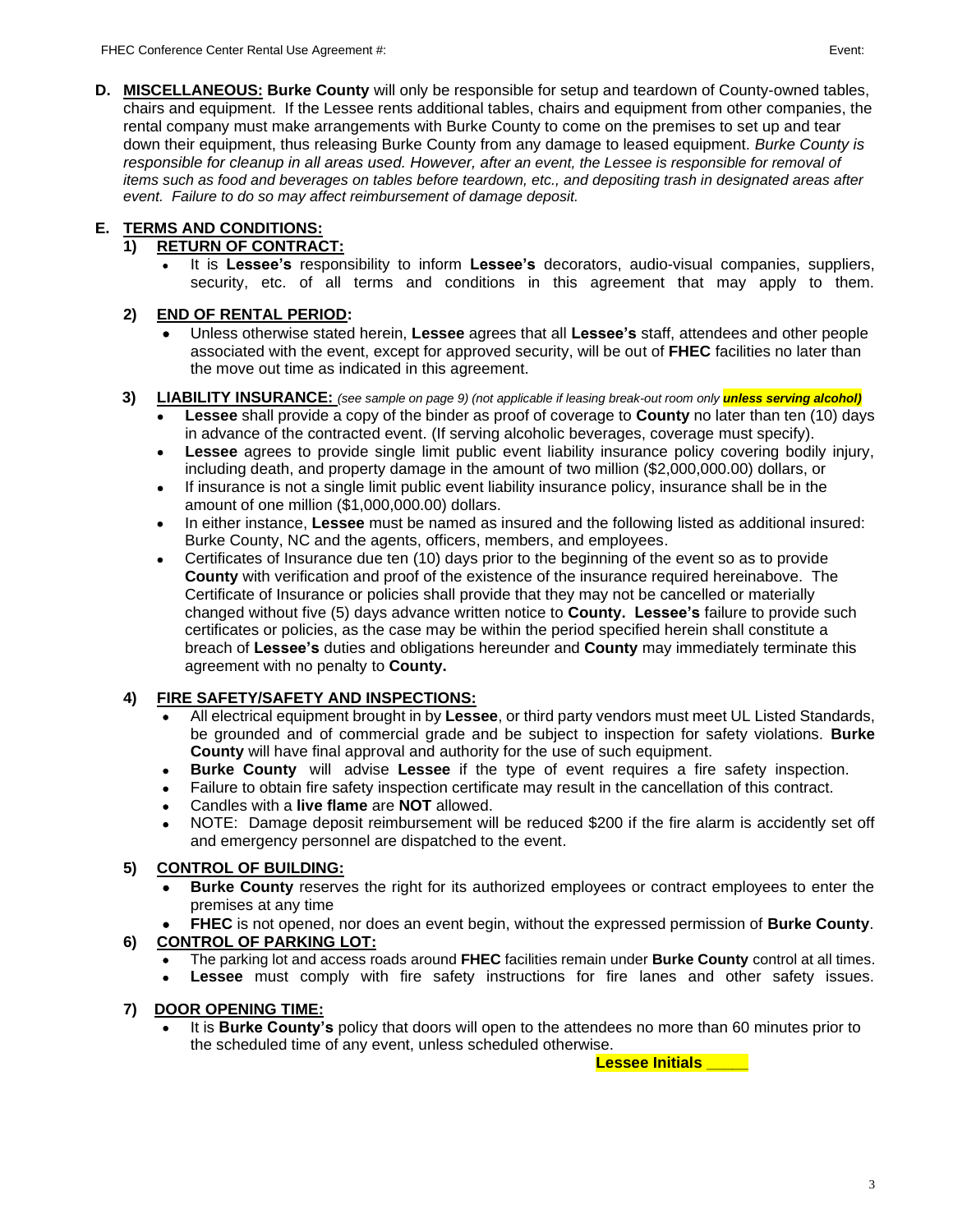#### **8) SERVICES INCLUDED IN BASE RENT:**

- Heating/Cooling as appropriate for the season during the hours of the event, not during move-in and move-out.
- House lighting.
- Podium/Screen/Audio-Video equipment (if requested) Note: Responsible for County equipment setup only

#### **9) ALCOHOLIC BEVERAGES:**

• Must comply with Burke County related rules, regulations and fee.

#### **10) DECORATIONS:**

- **Lessee** agrees that nothing will be affixed to any **FHEC** surface by tape, glue, nail, screw, etc.
- No self-adhering decorations are permitted on any surface.
- **Lessee** may decorate only in those rooms **Lessee** is renting, not lobbies, hallways, restrooms or any other non-leased area.
- Any type of tape to be applied to the floor (including any brand of double-faced carpet tape) by **Lessee**, exhibitors or third party vendors must be approved in advance by **Burke County. Lessee** is forewarned that many brands of tape do not easily peel off the floor. The cost for clean-up is substantial and will be responsibility of **Lessee.**
- No confetti or glitter is allowed.
- **Lessee** shall be responsible for removing all decorations and floor tape following the close of the event. Should this function not be performed, **Lessee** will incur labor, material and equipment clean-up charges that will affect reimbursement of damage fees.

#### **11) DAMAGE TO FHEC:**

- **Lessee** shall be responsible for any and all damages to the building, furnishings, fixtures, equipment, or grounds, whether caused by **Lessee** or his patrons, exhibitors, guests, etc.
- **County** will be responsible for repairing or arranging for repairs. Costs of repairs may affect reimbursement of damage deposit fee.

#### **12) ADA COMPLIANCE:**

- **Lessee** is responsible for making its activities and all exhibits, booths, staging, audio and visual systems, rigging, partitions, seating, signs, banners, and other temporary structures or installations placed or used by.
- **Lessee** will not be required to make any structural or permanent modifications to the **FHEC.** However, **Lessee** will be responsible for providing temporary auxiliary aids and services to qualified individuals with a disability attending **Lessee'**s event.
- "Qualified individuals with a disability" and "auxiliary aids and services" shall have the meaning set forth in the ADA and applicable regulations.
- **Lessee** shall also indemnify and hold harmless the **County**, agents, officers, members, employees, servants, and officials from any and all failure or a failure of any of **Lessee's** exhibitors to comply with ADA or any other provision of this agreement, state, local or federal rules or regulations.

#### **13) ADDITIONAL REGULATIONS:**

- **County** reserves the right to impose any reasonable additional rules or regulations, or to set special use arrangements, whether or not expressly provided herein, which may be necessary for the best interest of **FHEC**; and such regulations shall be binding upon the **Lessee**. **Lessee** shall comply with the laws of the United States of America and the State of North Carolina, and with all ordinances, rules and regulations.
- Violations by the **Lessee** may result in the cancellation of this Rental Use Agreement with no penalty to **Burke County.**

 **Lessee's Initials: \_\_\_\_\_\_**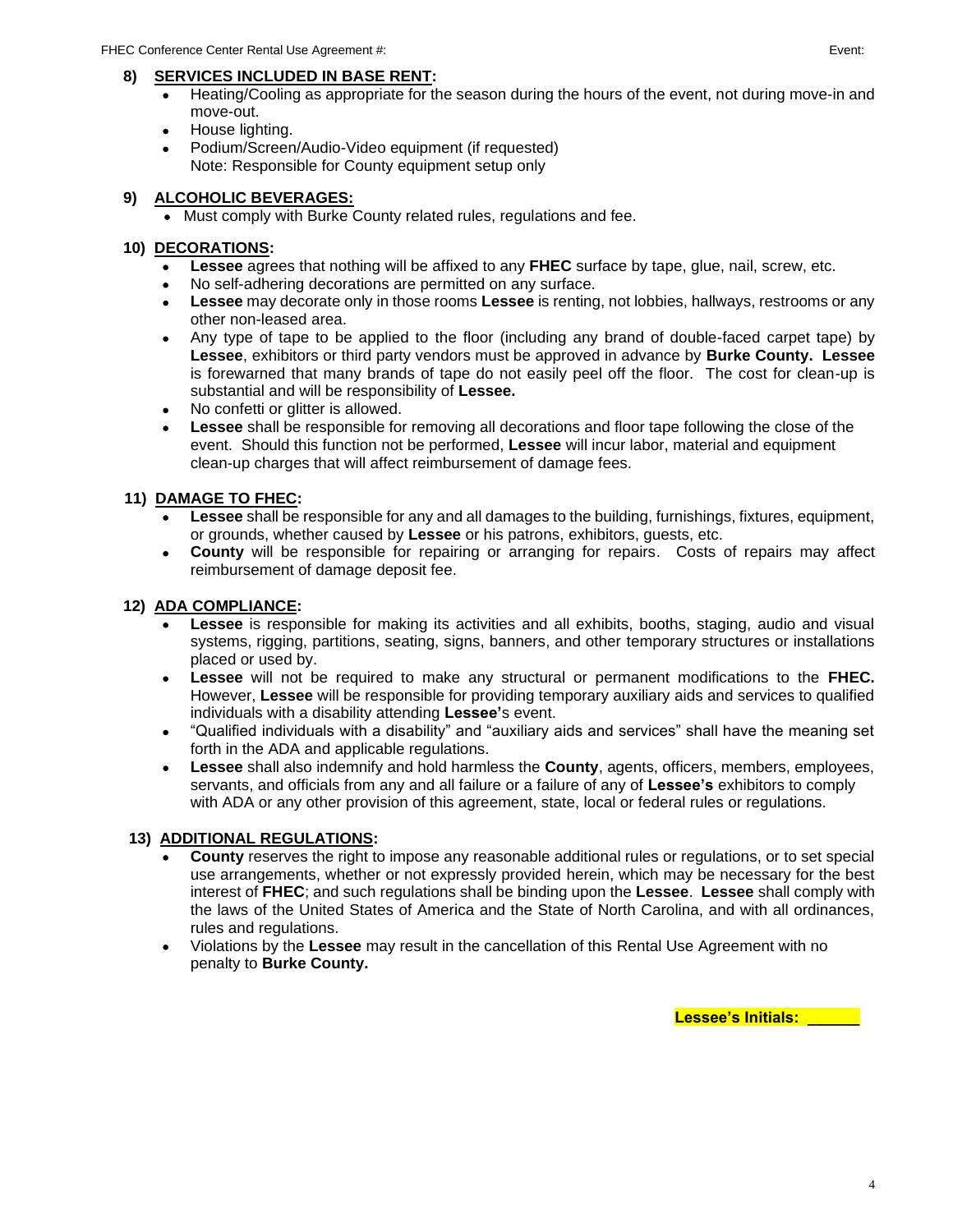#### **14) INDEMNIFICATION AND HOLD HARMLESS:**

- **Lessee** agrees to indemnify and hold the **County** and their agents, officers, members, and employees harmless from any and all liability arising from the use of the center, of **FHEC** property in connection with the use of the same by the **Lessee.**
- **Lessee** shall also indemnify and hold harmless the **County**, their agents, officers, members, employees, servants, and officials from any and all claims, losses, damages, or expenses, including reasonable attorney's fees arising out of Lessee's failure or a failure of any of **Lessee's** exhibitors to comply with any provision of this agreement, state, local or federal rules or regulations.
- **Burke County** is not liable for any loss or theft of items left unattended by **Lessee.**

#### **15) ADVERTISEMENTS/DISPLAYS:**

• **Lessee** agrees not to post or exhibit or allow to be posted or exhibited signs, advertisements, show-bills, lithographs, posters, cards, or other signage in any **FHEC** area except with prior written approval of **County.** Subject to **County's** approval**, Lessee** shall be permitted to utilize available advertising spaces at the rates as may be agreed upon**. The County/FHEC** is at all times in control of said spaces.

#### **16) ANIMALS:**

• Other than certified guide or service animals, animals including fish are not permitted inside **FHEC.** Approval must be set forth in writing by **Burke County**.

#### **17) ATTACHMENTS:**

• By signing below, **Lessee** acknowledges receipt of this document, agrees that Attachment 1, "Rules and Regulations" is a part of this agreement and agrees to be bound by the terms. If the terms herein conflict in any way with any attachments, the attachments shall supersede.

#### **18) EMERGENCIES:**

• Lessee is responsible for having a cell phone to contact 911 for emergencies: (medical/fire/law enforcement).

| Event date(s):                       | Setup date(s):                                                                                                                                                                                                                      |
|--------------------------------------|-------------------------------------------------------------------------------------------------------------------------------------------------------------------------------------------------------------------------------------|
| <b>Accepted for Lessee:</b>          | <b>Accepted for FHEC:</b>                                                                                                                                                                                                           |
| <b>Lessee Signature</b><br>(Seal)    | <b>Burke County Manager / FHEC</b>                                                                                                                                                                                                  |
| <b>Type or Print Name</b>            |                                                                                                                                                                                                                                     |
| <b>Title</b>                         |                                                                                                                                                                                                                                     |
| <b>Organization</b>                  |                                                                                                                                                                                                                                     |
| <b>Date</b>                          | Date                                                                                                                                                                                                                                |
| Guarantee of Payment and Performance | I/We the undersigned do hereby fully guarantee the performance and payment of the obligations of Lessee as set forth<br>in this agreement; and do hereby agree to the terms and conditions contained herein and/or attached hereto. |

| Guarantor | seall |                           |
|-----------|-------|---------------------------|
| Signature |       | <b>Lessee's Initials:</b> |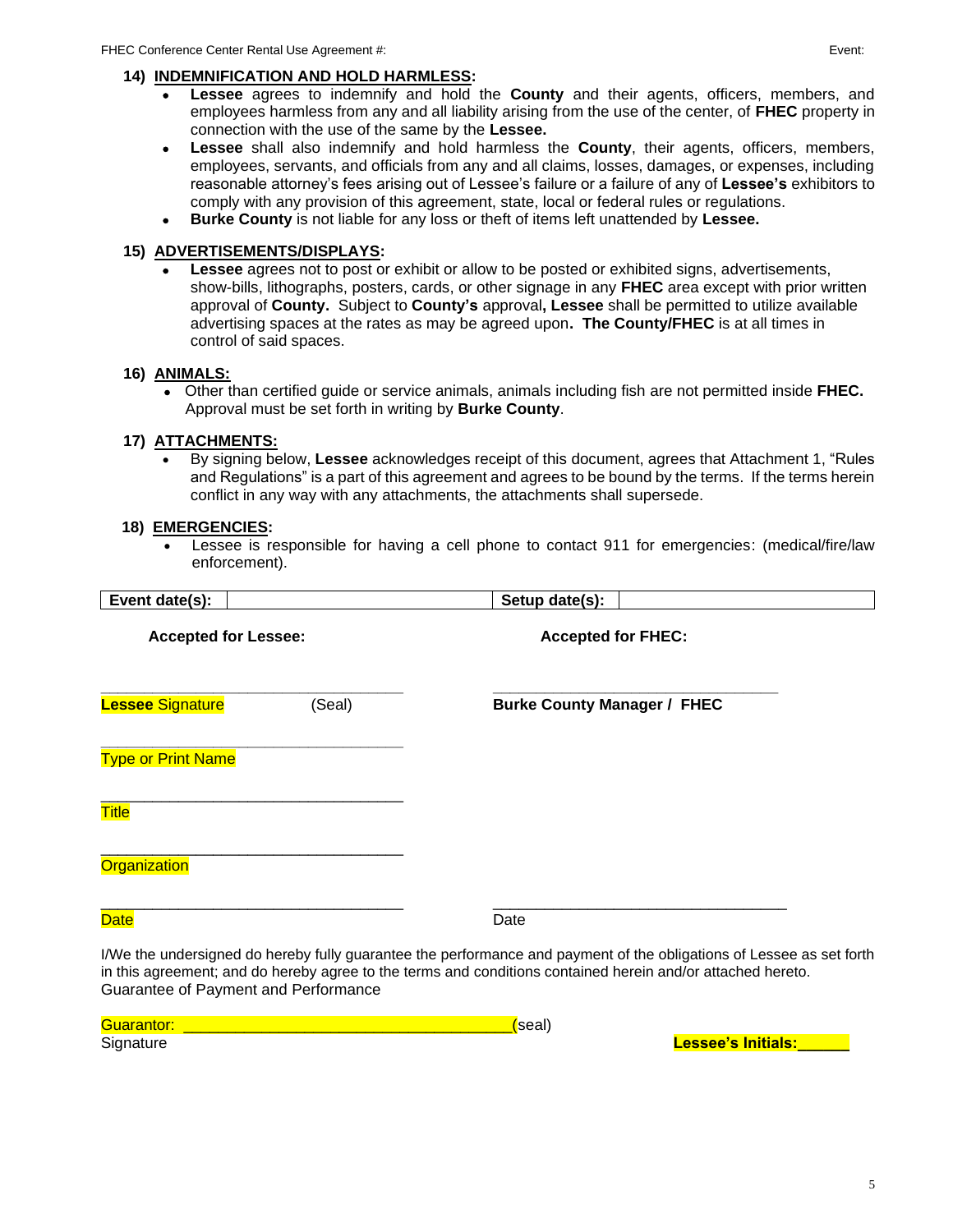## **BURKE COUNTY SHERIFF'S OFFICE OFF-DUTY/EXTRA DUTY EMPLOYMENT PROPOSAL**

| Requesting Company/Employer:                                             |                                                                     |
|--------------------------------------------------------------------------|---------------------------------------------------------------------|
| Address:                                                                 | Phone:                                                              |
| <b>Contact Person:</b>                                                   | Phone:                                                              |
| Nature of Assignment/Duties: Control of event where alcohol is present   |                                                                     |
| Location of Assignment:                                                  | Foothills Conference Center 2128 S. Sterling St. Morganton NC 28655 |
| Date(s) of Employment:                                                   | through                                                             |
| Hours of Employment:                                                     | to                                                                  |
| Hourly Rate of Pay<br>\$30.00 per hour<br>per deputy for<br>two deputies | Method of Payment<br>Cash                                           |
| Is Workmen's Compensation Provided?<br>Yes                               | N <sub>o</sub>                                                      |
| <b>Additional Information:</b>                                           |                                                                     |
| # of Participants at event:                                              |                                                                     |
| Submitted By:                                                            | Position                                                            |
| Proposed Employment is:<br>Approved                                      | Not Approved                                                        |
|                                                                          |                                                                     |
| <b>Limitations or Conditions:</b>                                        |                                                                     |
| Sheriff's Signature:                                                     | Date:                                                               |

**ATTACHMENT 1** *(rev. 09/16/15)*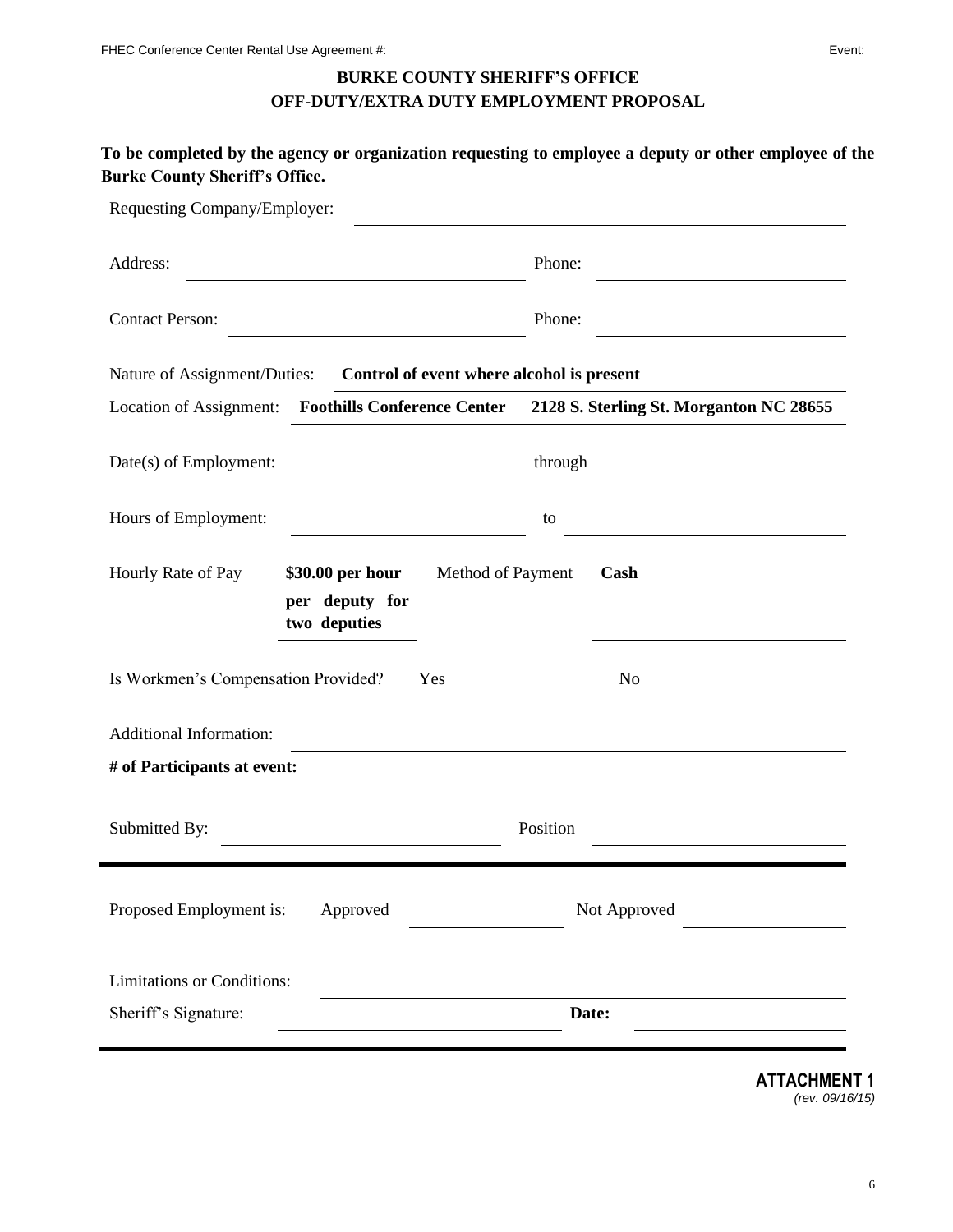## **Foothills Higher Education Conference Center Rules and Regulations**

- 1. Renter and members of party are only authorized to use parts of Conference Center that they have contracted to rent. Usage of other parts of the Conference Center is NOT permitted during event. If rooms are used that have not been rented, an additional charge will be imposed.
- 2. **Serving Alcoholic Beverages** requires approval and compliance with permits, rules and an additional fee. *(Alcoholic Beverage rules are based on a memo from County Manager Bryan Steen, sent to the Board of Commissioners dated August 4, 2011)*
	- Must provide proof of insurance that will cover alcoholic beverages *(1,000,000.00 minimum limit)*
	- Must obtain special one-time permit that complies with ABC laws if selling tickets for event or serving fortified wine or spirituous liquor. (Contact NC ABC Commission abc.nc.gov/permits/special.aspx at or (919)-779-0700) *\*Note: If serving unfortified wine or beer and it is not a ticketed event, special permit is not required. However* 80 liters of beer and 50 liters of unfortified wine is the max. possession limit.
	- County requires a copy of the Alcohol permit prior to Rental Agreement being signed
	- Before serving alcohol, documentation must be provided that shows the Lessee has obtained a NC licensed bartender or obtained a reliable person over the age of 21 whose background is subject to a criminal history check and reputation is acceptable to the County Manager.
	- County requires documentation from the Sheriff's Department that off duty deputies have been secured for the event. *(Contact: Jacob Reynolds Sheriff's Office at 764-9524 ).*
	- All beverages (*alcoholic & non-alcoholic*) must be served to guests in plastic or other non-breakable cups or aluminum cans unless renter provides a written guarantee that they will provide adequate wait staff to immediately pick up/clean up all breakage of glassware used during the event.
- 3. Food and beverage items may not be sold on the premises without special permission from the County Manager. Kitchen may not be used to cook or hold raw meats of any kind. Food may be prepared elsewhere or catered and re-heated in kitchen.
- 4. Lessee assumes responsibility for all damages caused by the event or any of its guests. *(A damage deposit is required before event and will be reimbursed if determined no damages occurred)*
- 5. Lessee agrees not to post or exhibit or allow to be posted or exhibited: signs, advertisements, show-bills, lithographs, posters, cards, or other signage in or on the FHEC property without prior written approval. Subject to County's approval, Lessee shall be permitted to utilize available advertising spaces at the rate as may be agreed upon. The County/FHEC is at all time in control of said spaces.
- 6. Signs or other materials may not be attached to ceilings or walls.
	- Lessee agrees that nothing will be affixed to any FHEC surface by tape, glue, nail, screw, etc.
	- No self-adhering decorations are permitted on any surface.
	- Lessee may decorate only in those rooms Lessee is renting, not lobbies, hallways, restrooms or any other non-leased area.
	- Any type of tape to be applied to the floor (including any brand of double-faced carpet tape) by Lessee, exhibitors or third party vendors must be approved in advance by Burke County. Lessee is forewarned that many brands of tape do not easily peel off the floor. The cost for cleanup is substantial and will be the responsibility of Lessee.
	- No confetti or glitter is allowed.
	- Lessee shall be responsible for removing all decorations and floor tape following the close of the event. Should this function not be performed, Lessee will incur labor, material and equipment cleanup charges that will affect reimbursement of damage fees.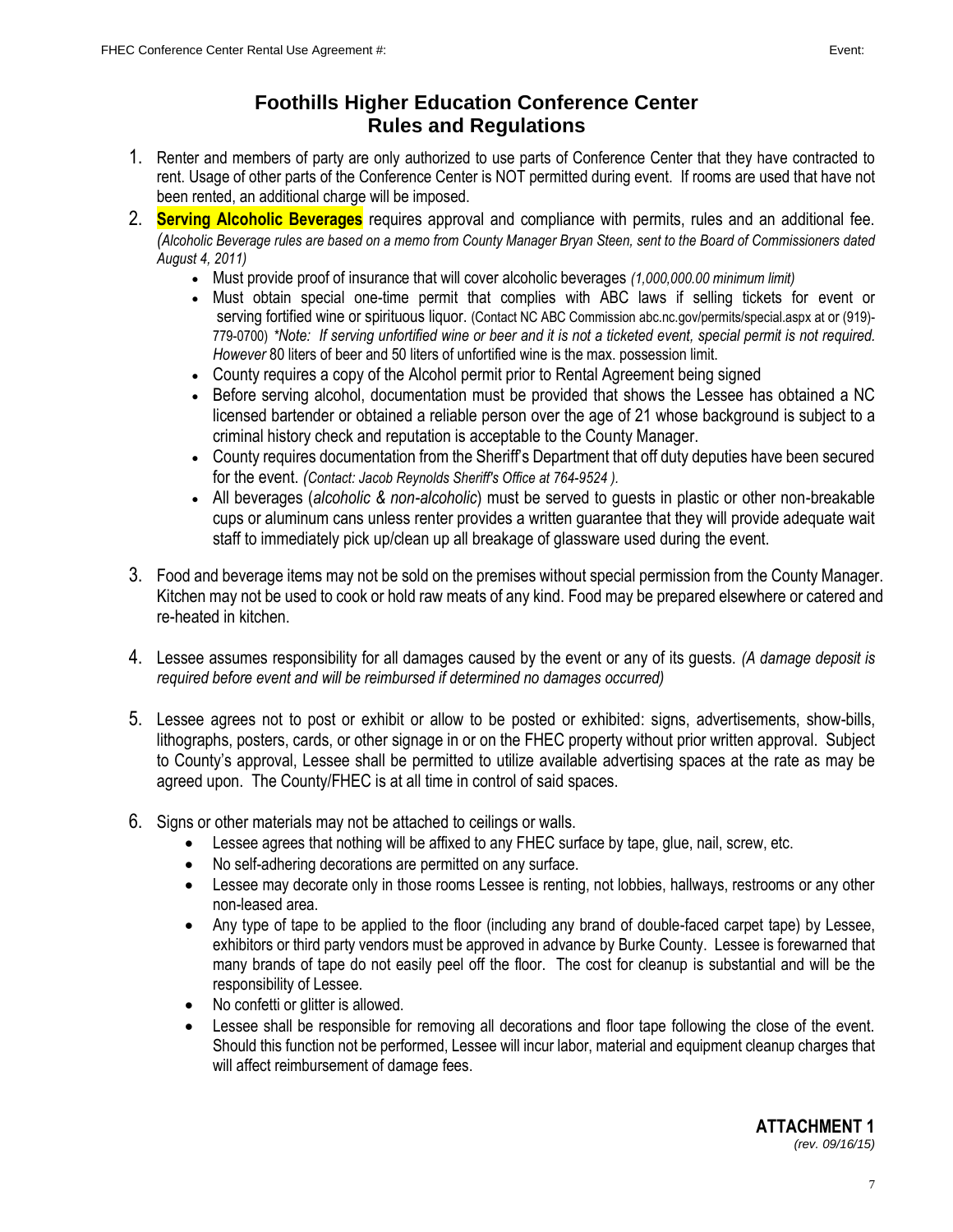## **Foothills Higher Education Conference Center Rules and Regulations (cont.)**

- 7. Animals: Other than certified guide or service animals, animals including fish are not permitted inside FHEC. Approval must be set forth in writing by Burke County.
- 8. Lessee agrees to begin function promptly on scheduled time and agrees to vacate the building at closing time indicated on agreement.
- 9. Lessee agrees to remove any food, displays, items on tables, etc. and deposit trash in designated areas immediately following the event. Failure to do so may affect reimbursement of damage deposit.
- 10. If use of the facility involves bringing in items for shows or sales, the Lessee must obtain a fire permit from public safety. (432-2692) *Note: Candles with a live flame are NOT allowed in the Conference Center.*
- 11. No later than ten days prior to the event date, Lessee is required to provide a certificate of insurance to use facilities for special events.
- 12. Access to facility is determined by the agreement.
- 13. Lessee is responsible for having a working cell phone to contact 911 for emergencies *(medical/fire/law enforcement*).
- 14. Lessee will leave the facility in the same condition it was in before event.
- 15. Lessee shall be responsible for all damages to the building, furnishings, fixtures, equipment, or grounds, whether caused by Lessee or his/her patrons, exhibitors, guests, etc.
- 16. County will be responsible for repairing or arranging for repairs. Costs of repairs may affect reimbursement of damage deposit fee.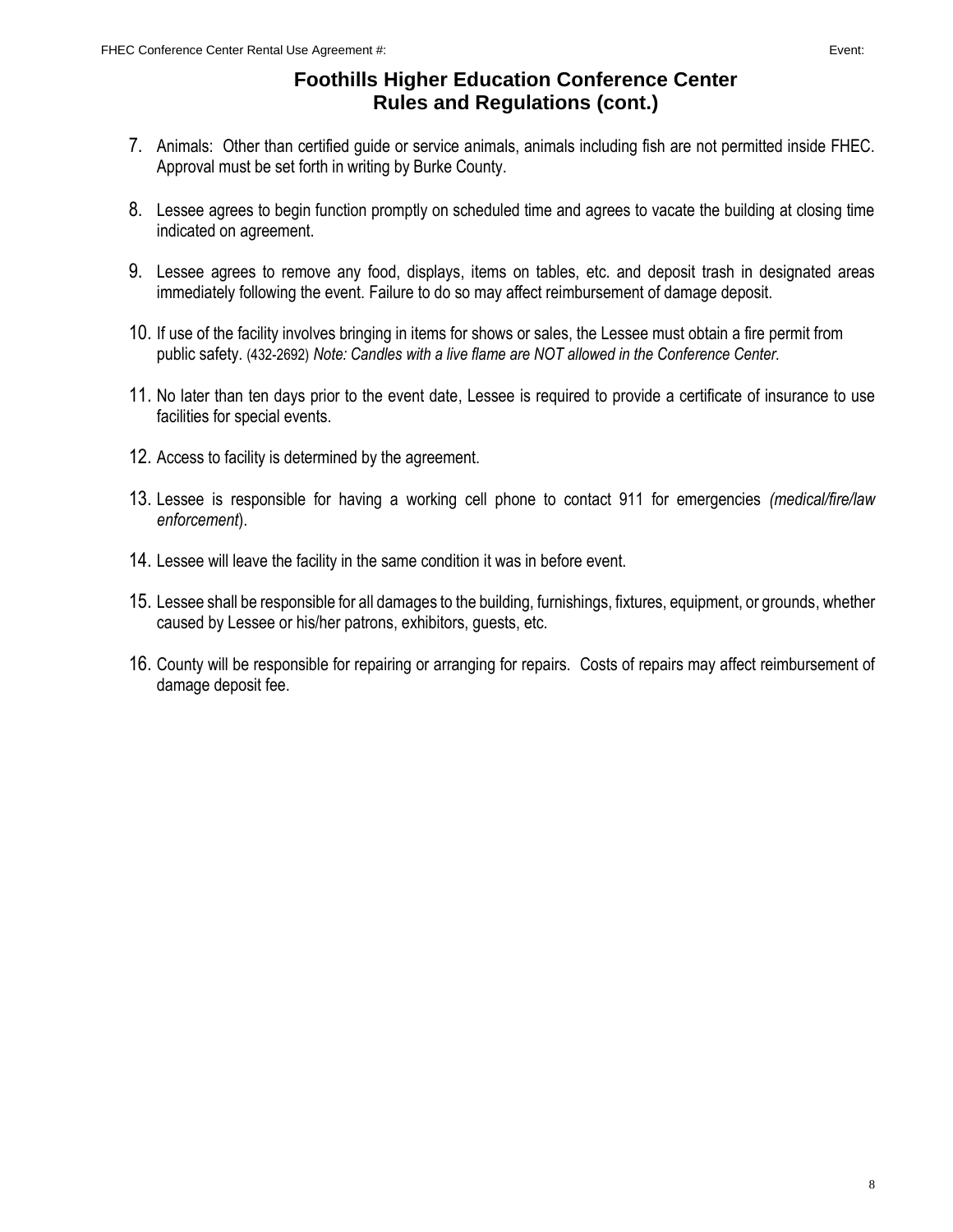**ADMINISTRATIVE MEMO** 



To: **County Commissioners** 

Bryan Steen, County Manager // / From:

Date: August 4, 2011

Subject: Serving Alcoholic Beverages at Conference Center

Message: The attached information comes from the City of Morganton related to serving alcohol in their building. I ask the Board to consider approval of serving alcoholic beverages in our Conference Center based on a policy similar to the City of Morganton that would allow us to:

1, Require a minimum \$1,000,000.00 insurance policy. This may be accomplished without a separate policy if the applicant's company / home owners policy provide this level of coverage related to the serving of alcoholic beverages and that they hold harmless and indemnify the County.

2. Require the applicant, to the County Manager's satisfaction, identify and designate a person of good character who is at least 21 years of age or older, or a North Carolina licensed bartender to serve and be responsible for controlling the availability of alcoholic beverages during the event.

3. Allow the County Manager to determine if the applicant will have to hire off duty deputies for the event if the expected number of quest exceeds 100.

4. Charge an additional fee of \$100.00 for the privilege of serving alcoholic beverages in the Conference Center.

5. Require the applicant to comply with all laws related to the possession and serving of alcoholic beverages in the State of North Carolina, Burke County and the City of Morganton and note that the privilege can be revoked by the County at any time for a violation of the rental contract or any law(s) related to the possession of alcohol or serving of alcohol.

6. Authorize the County Manager to establish rules to regulate the type of containers alcoholic beverages may be served in and time frame prior to the event and duration of service as may be regulated by North Carolina law.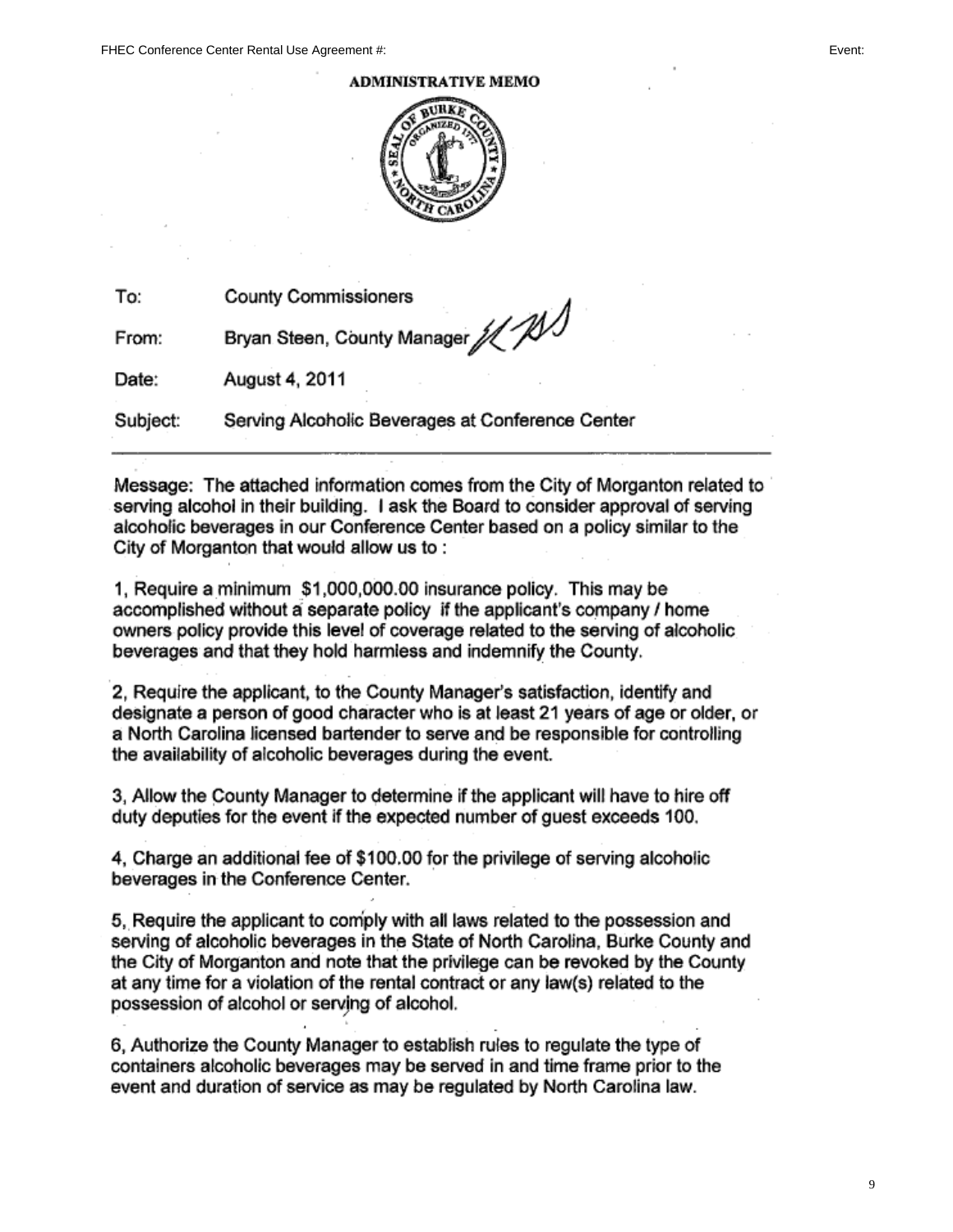| 4CO)                                                                                                                                                                                                                                                                                                                                                                                                             |                          | <b>CERTIFICATE OF LIABILITY INSURANCE</b> |                          |                       |                                                                                                                                                                      | <b>DATE (MN/DD/YYYY)</b> |
|------------------------------------------------------------------------------------------------------------------------------------------------------------------------------------------------------------------------------------------------------------------------------------------------------------------------------------------------------------------------------------------------------------------|--------------------------|-------------------------------------------|--------------------------|-----------------------|----------------------------------------------------------------------------------------------------------------------------------------------------------------------|--------------------------|
| THIS CERTIFICATE IS ISSUED AS A MATTER OF INFORMATION ONLY AND CONFERS NO RIGHTS UPON THE CERTIFICATE HOLDER, THIS<br>CERTIFICATE DOES NOT AFFIRMATIVELY OR NEGATIVELY AMEND, EXTEND OR ALTER THE COVERAGE AFFORDED BY THE POLICIES<br>BELOW. THIS CERTIFICATE OF INSURANCE DOES NOT CONSTITUTE A CONTRACT BETWEEN THE ISSUING INSURER(S), AUTHORIZED<br>REPRESENTATIVE OR PRODUCER, AND THE CERTIFICATE HOLDER. |                          |                                           |                          |                       |                                                                                                                                                                      |                          |
| IMPORTANT: If the certificate holder is an ADDITIONAL INSURED, the policy(tes) must be endorsed. If SUBROGATION IS WAIVED, subject to<br>the terms and conditions of the policy, certain policies may require an endorsement. A statement on this certificate does not confer rights to the<br>certificate holder in lieu of such endorsement(s).                                                                |                          |                                           |                          |                       |                                                                                                                                                                      |                          |
| <b>PRODUCER</b>                                                                                                                                                                                                                                                                                                                                                                                                  |                          |                                           | <b>CONTACT</b>           |                       |                                                                                                                                                                      |                          |
|                                                                                                                                                                                                                                                                                                                                                                                                                  |                          |                                           | PHONE<br>(AIC, Np. Ext); |                       | FAX<br>(A/C, No):                                                                                                                                                    |                          |
|                                                                                                                                                                                                                                                                                                                                                                                                                  |                          |                                           | <b>Addition</b>          |                       |                                                                                                                                                                      |                          |
|                                                                                                                                                                                                                                                                                                                                                                                                                  |                          |                                           | <i><b>MIGSTUCER</b></i>  | <b>CUSTOMER 10 #:</b> |                                                                                                                                                                      |                          |
|                                                                                                                                                                                                                                                                                                                                                                                                                  |                          |                                           |                          |                       | (NSURER(B) AFFORDING COVERAGE                                                                                                                                        | <b>NAIC#</b>             |
| <b>INBUREO</b>                                                                                                                                                                                                                                                                                                                                                                                                   |                          |                                           | <b>INBURER A:</b>        |                       |                                                                                                                                                                      |                          |
|                                                                                                                                                                                                                                                                                                                                                                                                                  |                          |                                           | <b>INBURGR B:</b>        |                       |                                                                                                                                                                      |                          |
|                                                                                                                                                                                                                                                                                                                                                                                                                  |                          |                                           | INBURER C :              |                       |                                                                                                                                                                      |                          |
|                                                                                                                                                                                                                                                                                                                                                                                                                  |                          |                                           | <b>INBURERD:</b>         |                       |                                                                                                                                                                      |                          |
|                                                                                                                                                                                                                                                                                                                                                                                                                  |                          |                                           | INSURER E:               |                       |                                                                                                                                                                      |                          |
|                                                                                                                                                                                                                                                                                                                                                                                                                  |                          | 2479913                                   | <b>INSURER #:</b>        |                       |                                                                                                                                                                      |                          |
| <b>COVERAGES</b><br>THIS IS TO CERTIFY THAT THE POLICIES OF INSURANCE LISTED BELOW HAVE BEEN ISSUED TO THE INSURED NAMED ABOVE FOR THE POLICY PERIOD                                                                                                                                                                                                                                                             |                          | <b>CERTIFICATE NUMBER:</b>                |                          |                       | REVISION NUMBER: See below                                                                                                                                           |                          |
| INDICATED. NOTWITHSTANDING ANY REQUIREMENT, TERM OR CONDITION OF ANY CONTRACT OR OTHER DOCUMENT WITH RESPECT TO WHICH THIS<br>CERTIFICATE MAY BE ISSUED OR MAY PERTAIN, THE INSURANCE AFFORDED BY THE POLICIES DESCRIBED HEREIN IS SUBJECT TO ALL THE TERMS.<br>EXCLUSIONS AND CONDITIONS OF SUCH POLICIES, LIMITS SHOWN MAY HAVE BEEN REDUCED BY PAID CLAIMS.                                                   |                          |                                           |                          |                       |                                                                                                                                                                      |                          |
| 臍<br><b>TYPE OF INSURANCE</b>                                                                                                                                                                                                                                                                                                                                                                                    | ADDE SUBRI<br>INSR (WWO) | <b>POLICY NUMBER</b>                      |                          | POLICY MY POLICY BRP  | LUNITO                                                                                                                                                               |                          |
| GENERAL LIABILITY                                                                                                                                                                                                                                                                                                                                                                                                |                          |                                           |                          |                       | <b>EACH OCCURRENCE</b>                                                                                                                                               |                          |
| COMMERCIAL GENERAL LIABILITY                                                                                                                                                                                                                                                                                                                                                                                     |                          |                                           |                          |                       | DAMAGE TO BENTED<br>\$<br>PREMISES (Ea gooursnop)                                                                                                                    |                          |
| CLAIMS-MADE     CCCUR                                                                                                                                                                                                                                                                                                                                                                                            |                          |                                           |                          |                       | ŝ<br>MED EXP (Any one person)                                                                                                                                        |                          |
|                                                                                                                                                                                                                                                                                                                                                                                                                  |                          |                                           |                          |                       | 8<br>PERSONAL & ADV INJURY                                                                                                                                           |                          |
|                                                                                                                                                                                                                                                                                                                                                                                                                  |                          |                                           |                          |                       | GENERAL AGGREGATE<br>ã                                                                                                                                               |                          |
| GEN'L AGGREGATE LIMIT APPLIES PER:                                                                                                                                                                                                                                                                                                                                                                               |                          |                                           |                          |                       | PRODUCTS - COMP/OP AGG<br>\$.                                                                                                                                        |                          |
| 52.<br><b>POLICY</b><br>LOG                                                                                                                                                                                                                                                                                                                                                                                      |                          |                                           |                          |                       | Deductible<br>s                                                                                                                                                      |                          |
| <b>AUTONOBILE LIABILITY</b>                                                                                                                                                                                                                                                                                                                                                                                      |                          |                                           |                          |                       | <b>COMBINED SINGLE LIMIT</b><br>ŝ<br>(En socidant)                                                                                                                   |                          |
| ANY AUTO                                                                                                                                                                                                                                                                                                                                                                                                         |                          |                                           |                          |                       | BODILY INJURY (Per parson)<br>s                                                                                                                                      |                          |
| ALL OWNED AUTOS                                                                                                                                                                                                                                                                                                                                                                                                  |                          |                                           |                          |                       | \$<br>BODILY INJURY (Per stoldari)                                                                                                                                   |                          |
| SCHEDULED AUTOS                                                                                                                                                                                                                                                                                                                                                                                                  |                          |                                           |                          |                       | PROPERTY DAMAGE<br>s                                                                                                                                                 |                          |
| <b>HRED AUTOS</b>                                                                                                                                                                                                                                                                                                                                                                                                |                          |                                           |                          |                       | (Per eocldent)<br>\$                                                                                                                                                 |                          |
| NON-DWNED AUTOS                                                                                                                                                                                                                                                                                                                                                                                                  |                          |                                           |                          |                       | s                                                                                                                                                                    |                          |
| <b>UMBRELLA LIAB</b>                                                                                                                                                                                                                                                                                                                                                                                             |                          |                                           |                          |                       | ġ.                                                                                                                                                                   |                          |
| OODUR<br><b>EXCESS LIAB</b><br><b>OLAIMS-MADE</b>                                                                                                                                                                                                                                                                                                                                                                |                          |                                           |                          |                       | <b>EACH OCCURRENCE</b><br>ŝ.<br>AGGREGATE                                                                                                                            |                          |
|                                                                                                                                                                                                                                                                                                                                                                                                                  |                          |                                           |                          |                       | \$                                                                                                                                                                   |                          |
| DEDUCTIBLE<br><b>RETENTION \$</b>                                                                                                                                                                                                                                                                                                                                                                                |                          |                                           |                          |                       | s.                                                                                                                                                                   |                          |
| WORKERS COMPENSATION                                                                                                                                                                                                                                                                                                                                                                                             |                          |                                           |                          |                       | 囉<br>WO STATUS                                                                                                                                                       |                          |
| AND EMPLOYERS' LIABILITY<br><u>Y/N</u><br>ANY PROPRIETOR/PARTNER/EXECUTIVE                                                                                                                                                                                                                                                                                                                                       |                          |                                           |                          |                       | E.L. EACH ACCIDENT<br>s                                                                                                                                              |                          |
| OFFICERMEMBER EXCLUDED?<br>(Mandatory in NH)                                                                                                                                                                                                                                                                                                                                                                     | N FA                     |                                           |                          |                       | E.L. DISEASE - EA EMPLOYER \$                                                                                                                                        |                          |
| If yos, describe under<br>DESCRIPTION OF OPERATIONS below                                                                                                                                                                                                                                                                                                                                                        |                          |                                           |                          |                       | E.L. DISEASE - POLICY LIMIT   \$                                                                                                                                     |                          |
|                                                                                                                                                                                                                                                                                                                                                                                                                  |                          |                                           |                          |                       |                                                                                                                                                                      |                          |
|                                                                                                                                                                                                                                                                                                                                                                                                                  |                          |                                           |                          |                       |                                                                                                                                                                      |                          |
| DESCRIPTION OF OPERATIONS / LOCATIONS / VEHICLES (Allach ACORD 101, Additional Remarks Schadele, if mero apace is returned)                                                                                                                                                                                                                                                                                      |                          |                                           |                          |                       |                                                                                                                                                                      |                          |
|                                                                                                                                                                                                                                                                                                                                                                                                                  |                          |                                           |                          |                       |                                                                                                                                                                      |                          |
|                                                                                                                                                                                                                                                                                                                                                                                                                  |                          |                                           |                          |                       |                                                                                                                                                                      |                          |
| <b>CERTIFICATE HOLDER</b>                                                                                                                                                                                                                                                                                                                                                                                        |                          |                                           |                          | CANCELLATION          |                                                                                                                                                                      |                          |
| <b>Burke County</b><br><b>Foothills Higher Education Center</b>                                                                                                                                                                                                                                                                                                                                                  |                          |                                           |                          |                       | SHOULD ANY OF THE ABOVE DESCRIBED POLICIES BE CANCELLED BEPORE<br>THE EXPIRATION DATE THEREOF, NOTICE WILL BE DELIVERED IN<br>ACCORDANCE WITH THE POLICY PROVISIONS. |                          |
| 2128 South Sterling Street                                                                                                                                                                                                                                                                                                                                                                                       |                          |                                           |                          |                       |                                                                                                                                                                      |                          |

ACORD 25 (2009/09)

The ACORD name and logo are registered marks of ACORD

@ 1988-2009 ACORD CORPORATION. All rights reserved.

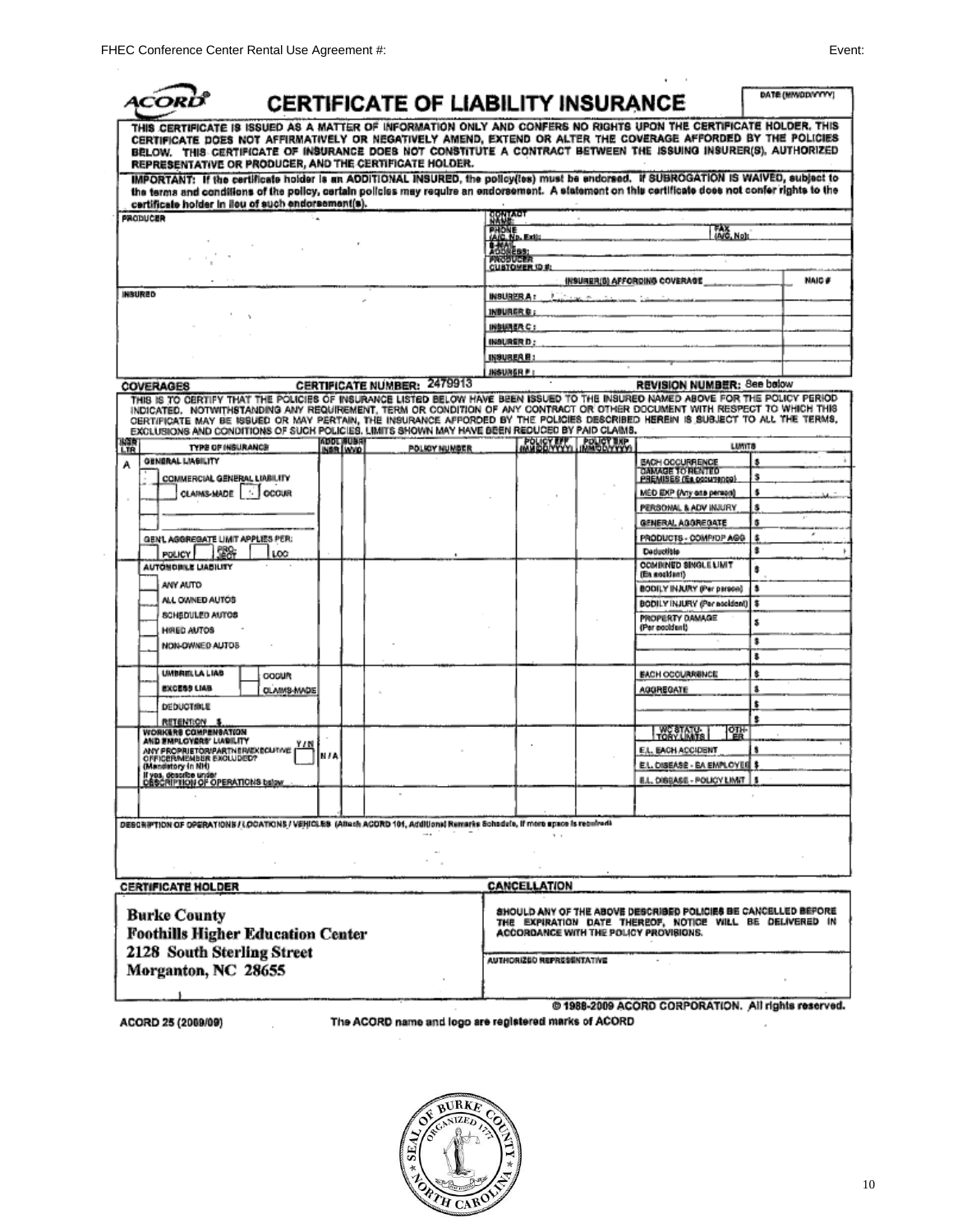**Burke County**

# **Permission Form To Perform A Background Check**

*(only required if alcohol (including Beer/Wine) will be served at a special event)*

I, \_\_\_\_\_\_\_\_\_\_\_\_\_\_\_\_\_\_\_\_\_\_\_\_\_\_\_\_\_\_\_\_\_\_\_\_\_\_\_\_\_\_\_\_\_\_\_\_\_\_\_\_\_\_\_\_\_\_\_\_\_\_\_\_\_\_\_\_\_\_\_\_\_

*(print full name including maiden name of individual(s) who will be serving alcohol)*

give permission for the Clerk of Superior Court or Burke County staff to take whatever steps necessary to perform a background check for informational purposes of the individual(s) serving as a bartender for a special event. (Please submit a form for each individual who will be serving)

Signature

Date of Birth: \_\_\_\_\_\_ / \_\_\_\_\_\_ /\_\_\_\_\_\_\_\_\_ (Month) (Day) (Year)

\_\_\_\_\_\_\_\_\_\_\_\_\_\_\_\_\_\_\_\_\_\_\_\_\_\_\_\_\_\_\_\_\_\_\_\_\_

Date form signed: \_\_\_\_\_\_\_\_\_\_\_\_\_\_\_\_\_\_\_\_

Event Name: \_\_\_\_\_\_\_\_\_\_\_\_\_\_\_\_\_\_\_\_\_\_\_

Event Date: \_\_\_\_\_\_\_\_\_\_\_\_\_\_\_\_\_\_\_\_\_\_\_\_

Please return form to the Event Center Coordinator, Deana Gates at the contact information below: Burke County Parks & Recreation 2128 S. Sterling St, Morganton NC Mailing: P.O. Box 219 - Morganton, NC 28680 Fax: 828-764-9091 deana.gates@burkenc.org